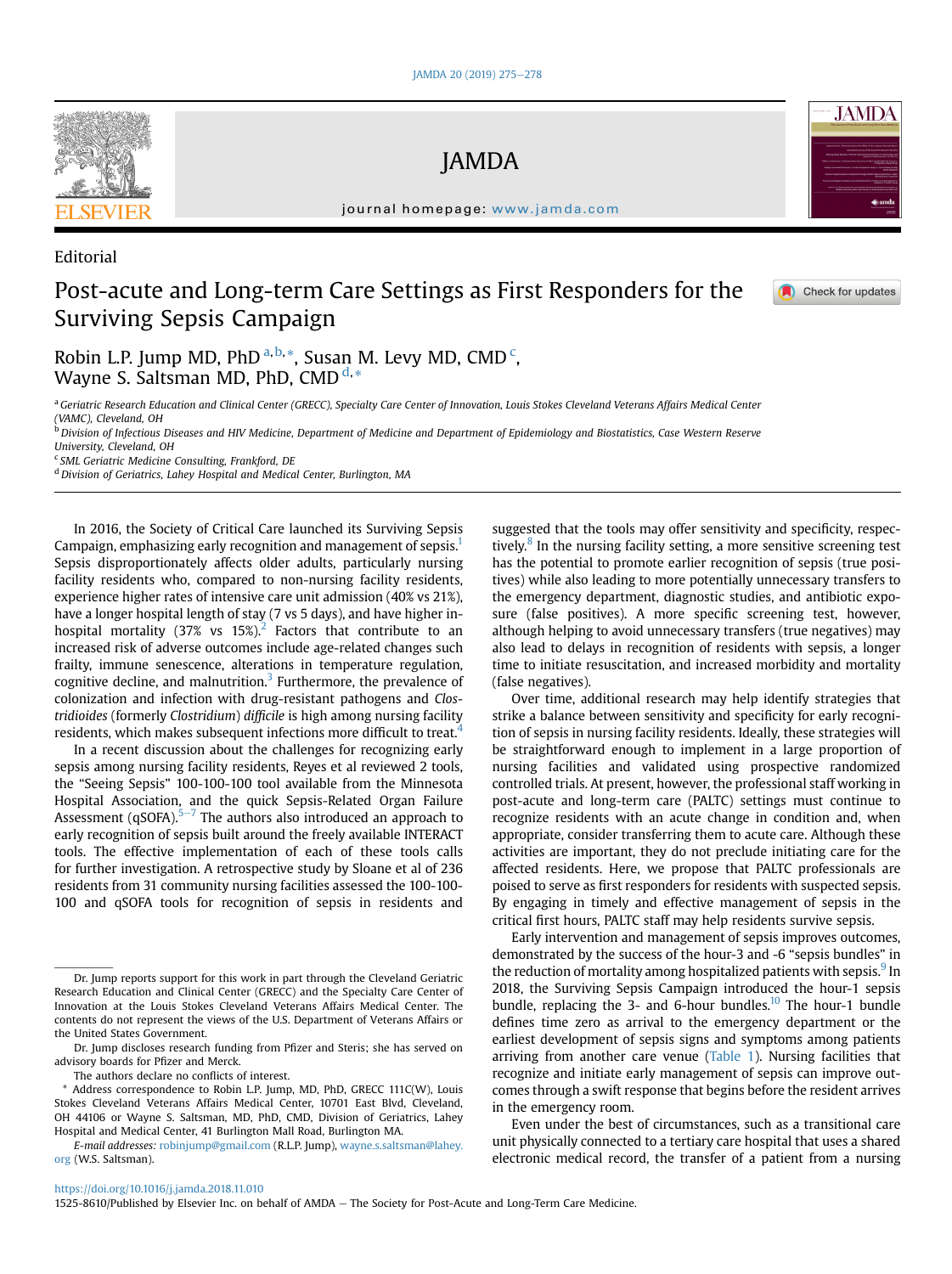### <span id="page-1-0"></span>Table 1

Components of the Surviving Sepsis Campaign (SSC) Hour-1 Bundle that may Be Feasible to Implement in Post-acute and Long-term Care (PA/LTC) Settings

| Surviving Sepsis Campaign Hour-1<br>Bundle $*$ , 10                                                                                           | Implementation in Post-Acute<br>and Long-Term Care Setting                                                                                                       |
|-----------------------------------------------------------------------------------------------------------------------------------------------|------------------------------------------------------------------------------------------------------------------------------------------------------------------|
| Measure lactate level. Remeasure if<br>initial lactate is $>$ 2 mmol/L.                                                                       |                                                                                                                                                                  |
| Obtain blood cultures prior to<br>administration of antibiotics                                                                               | Blood cultures, urine culture from a<br>newly placed urinary catheter.<br>When appropriate, obtain a sputum<br>culture and swabs of gross pus.                   |
| Administer broad-spectrum<br>antibiotics                                                                                                      | Administer broad-spectrum<br>antibiotics (see text for details)                                                                                                  |
| Begin rapid administration of 30 mL/<br>kg of crystalloid for hypotension or<br>$lactate > 4 mmol/L$ .                                        | For hypotension $(90/60 mmHg forresidents with a baseline \geq120/80),begin rapid administration of 1-2 Lof crystalloid, with the first litergoing in over 1 h.$ |
| Apply vasopressors if patient is<br>hypotensive during or after fluid<br>resuscitation to maintain a mean<br>arterial pressure of $>65$ mm/Hg |                                                                                                                                                                  |
|                                                                                                                                               |                                                                                                                                                                  |

\*Based on resources and staffing available in acute care settings.

facility to the emergency department or acute care ward consumes precious time. Factors that may contribute to delays in transfer include reaching the on-call provider for the nursing facility, finding an accepting physician at a hospital, determining the availability of a bed, arranging for transport, the physical distance between institutions, and additional confounders such as weather. Furthermore, insufficient information about a resident's goals of care or reconsideration of those goals may also lengthen the time between the recognition of a septic patient and transfer to an acute care setting.

Access to on-site practitioners who can diagnose and initiate treatment for possible sepsis varies. In most cases, practitioners are not present when PALTC staff notes a change in condition and must depend on the assessment of PALTC staff for making treatment decisions. Sepsis-screening tools may help PALTC staff assess residents for whom there is a concern for sepsis and also to communicate their findings to on-call practitioners. Similar nurse-led protocols have

• Blood cultures (2 sets)

of<br>of  $\frac{1}{2}$ 

improved sepsis-related outcomes in hospitals and emergency departments.<sup>11</sup>

As first responders, PALTC staff can and should initiate efforts to support a resident with concerns for early sepsis. These activities should occur simultaneously with assessing the need for transfer to acute care and, provided that hospitalization is part of the resident's goals of care, making those arrangements when indicated. We recognize that the level of care possible varies widely across different nursing facilities. Even settings with limited resources, however, can initiate active management of a resident who may have sepsis until the emergency transport team arrives. At a minimum, this may include frequent monitoring of vital signs, oral rehydration, and recording the clinical events onto a flow sheet that may be shared with the transport team.

In addition to positioning PALTC staff as first responders, we also propose that each nursing facility develop a sepsis protocol tailored to its institution and in accordance with the care offered through its major referring hospitals. The protocol should take into account the skills of the staff, such as placing a peripheral intravenous catheter, and consider that staff members will need to provide close evaluation and management of the resident while making a decision to transfer and/or while awaiting the emergency transport team if transfer is part of the resident's goals of care (Figure 1).

First, the PALTC team should initiate early management for residents with suspected sepsis, incorporating elements from the Surviving Sepsis Campaign hour-1 bundle that are feasible in the skilled setting. Specifically, although few nursing facilities can measure a serum lactate level, most should be able to obtain blood samples to send for microbiological culture, initiate resuscitation with crystalloid fluids in residents who are hypotensive, and, when indicated, administer broad-spectrum antibiotics. To facilitate active management of residents with suspected sepsis, nursing facilities should consider having a sepsis "kit" (S-KIT), analogous to emergency medicine kits (E-KITs), stocked with several key components: dedicated equipment to monitor vital signs, including a pulse oximeter, supplies for placing peripheral intravenous catheters, crystalloid intravenous fluids, phlebotomy equipment, and tubes for typical laboratory tests [\(Table 2\)](#page-2-0). Additional equipment should include bottles for collecting 2 sets of blood cultures and, when appropriate, swabs for purulent

Review medical record to

| 9S<br>hours<br>œ<br>Ξ.<br>recognizi<br>Within | DIUUU CUILUI ES (2 SELS)<br>determine if hospital admission<br>Other cultures as clinically indicated<br>٠<br>is part of the resident's goals of<br>Fluid resuscitation<br>٠<br>care<br>Laboratory studies<br>٠<br>Discuss with physician<br>٠<br>Broad spectrum antibiotics (after cultures are obtained)<br>٠<br>Notify family members<br>٠<br>Frequent monitoring of vital signs (at least hourly)<br>٠<br>Include record of events/flow<br>٠<br>Record signs & symptoms lead to early recognition of sepsis<br>٠<br>sheet with the documentation<br>Record clinical interventions and the resident's response<br>٠<br>accompanying the resident |  |  |
|-----------------------------------------------|-----------------------------------------------------------------------------------------------------------------------------------------------------------------------------------------------------------------------------------------------------------------------------------------------------------------------------------------------------------------------------------------------------------------------------------------------------------------------------------------------------------------------------------------------------------------------------------------------------------------------------------------------------|--|--|
|                                               | <b>Communication with the Hospital Team</b>                                                                                                                                                                                                                                                                                                                                                                                                                                                                                                                                                                                                         |  |  |
| transfer<br>days<br>In the r<br>following     | Laboratory and microbiological culture results available through a shared electronic medical record<br>٠<br>Fax, email or call results of microbiological cultures, including negative results, to a designated cadre<br>٠<br>of professionals at the hospital<br>Provide hospital staff with the phone and fax numbers for the laboratory contracted by the PALTC<br>٠<br>setting<br>Provide hospital staff with contact information for the care givers and medical staff at the PALTC<br>٠<br>setting                                                                                                                                            |  |  |

Early Management by PALTC First Responders | | Arrange Hospital Transfer

Fig. 1. Overview of a general protocol for early management of sepsis in a post-acute/long-term care (PALTC) resident, emphasizing the role of PALTC staff as first responders.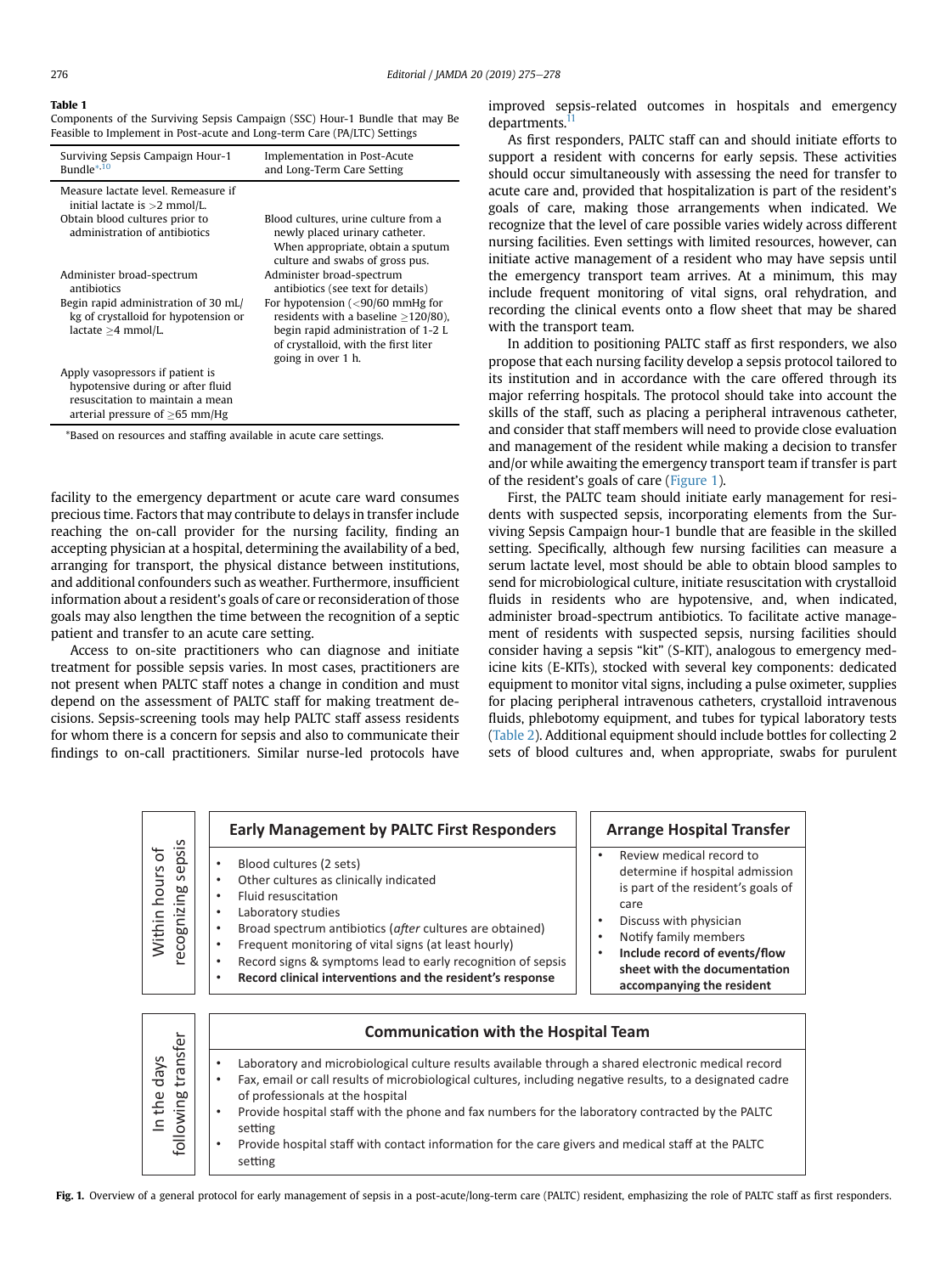<span id="page-2-0"></span>Table 2 Components of an S-KIT\*

| Category          | Specific Components                                                                                                                                                                                                                                                                                                                                                                                                                                                                                                                                                                                                                              |
|-------------------|--------------------------------------------------------------------------------------------------------------------------------------------------------------------------------------------------------------------------------------------------------------------------------------------------------------------------------------------------------------------------------------------------------------------------------------------------------------------------------------------------------------------------------------------------------------------------------------------------------------------------------------------------|
| Durable equipment | Automated digital blood pressure machine<br>Blood pressure cuffs (disposable) in several sizes<br>Pulse oximeter<br>Thermometer                                                                                                                                                                                                                                                                                                                                                                                                                                                                                                                  |
| Supplies          | Mask and tubing for supplemental oxygen<br>Kits for placing intravenous catheters (include several<br>sizes)<br>Blood-drawing equipment, including tourniquets<br>Chlorhexidine swabs for cleansing skin prior to placing<br>intravenous catheters and collecting blood cultures<br>Kit for placing urinary catheter to monitor urine output<br>Sterile gloves (include several sizes) for placing the<br>urinary catheter<br>Personal protective equipment including gowns, gloves,<br>and masks (include several sets)<br>Dressing supplies, packing, and tape<br>Bags of sterile crystalloid fluid (eg, normal saline or<br>lactated ringers) |
| Laboratory Tests  | Blood culture bottles (at least 2 sets of aerobic and<br>anaerobic bottles)<br>Collection tubes for common laboratory studies <sup>†</sup><br>Sterile containers to collect additional specimens as<br>clinically indicated:<br>urine (from a newly placed catheter)<br>sputum culture<br>stool, particularly if liquid<br>Bacterial culture swabs<br>Viral culture swabs and transport medium                                                                                                                                                                                                                                                   |
| Antibiotics       | Oral: amoxicillin/clavulanic acid and linezolid<br>Intravenous: piperacillin/tazobactam and intravenous<br>vancomycin<br>If penicillin allergy: levofloxacin<br>If concern for Clostridioides (formerly Clostridium)<br>difficile infection: oral vancomycin or fidaxomicin                                                                                                                                                                                                                                                                                                                                                                      |

S-KIT, sepsis "kit."

\*When appropriate, the components of the S-KIT should be labeled with an expiration date and replaced. Durable equipment should be checked quarterly for proper functioning and the supplies replaced at least annually.

tLavender top for a complete blood count; light blue for prothrombin time/international normalized ratio; gold top or red with a gold center for basic and complete metabolic panels, cardiac enzymes and C-reactive protein; gray top for lactic acid.

material and sterile containers for sputum or urine (collected from a freshly placed urinary catheter). The availability of a urinary catheter for insertion may help monitor urine output.

The S-KIT should also contain specific intravenous and oral formulations of broad-spectrum antimicrobials. We strongly assert that efforts to collect samples for microbiological culture should occur prior to initiation of any antibiotics. Reasonable agents for empiric treatment are intravenous vancomycin and piperacillin/tazobactam or oral linezolid and amoxicillin/clavulanic acid. Again, these medications could be further arranged in conjunction with area referring hospitals. For residents with a severe penicillin allergy, a fluoroquinolone may be used instead of either beta-lactam/betalactamase inhibitor combination. Areas with a high incidence of C difficile infection may also consider stocking oral vancomycin for solution.

The PALTC team of first responders will also need to document the clinical findings that prompted the concern for sepsis, the interventions, and the clinical response of the resident to those interventions. Nursing facilities might consider developing an event "flow sheet" that includes the INTERACT sepsis tools, $8$  the Surviving Sepsis Campaign bundles, and a worksheet that prompts serial monitoring of vital signs and physical examination findings. That flow sheet should allow for identification of patient improvement or identify the patient who, on further assessment, might not have sepsis after all. In that scenario, the plan of care might change to one with less intense monitoring and potential ongoing management within the nursing facility.

The second component of the protocol is arranging a hospital transfer. After reviewing the medical records to ascertain if hospital transfer is part of the resident's goals of care, PALTC staff should begin the process of arranging for a hospital transfer, specifying a concern for sepsis as part of that communication. The PALTC staff must also notify potential patient surrogates of the change in status. Although simple in concept, coordinating the transition of care for a critically ill resident may become a time-consuming process. Team members arranging the transfer, along with those engaged in early management, should ensure that a copy of the event flow sheet goes with the resident to the hospital.

The third component of the protocol occurs after the resident has left the nursing facility and consists of communicating information to the acute care setting after the time of transfer, sometimes over subsequent days. In addition to sharing documentation of the early course of care in the skilled setting, the PALTC teams will need to communicate to the hospital any results of subsequently reported laboratory tests, diagnostic studies, and most importantly, microbiological cultures. Culture results are especially important as those come from samples collected before the initiation of antibiotics and can strongly influence management. Even negative results can inform clinical decisions. Ideally, the information will be included in an electronic medical record shared between the nursing facility and the hospital. When this is not possible, the nursing facility should work with their regional hospitals to obtain detailed contact information (ie, e-mail, telephone, or facsimile) for personnel in designated roles to communicate with the receiving medical team. These designated roles may include members of the antibiotic stewardship team, clinical pharmacists, infection "preventionists," or practitioner colleagues caring for nursing facility residents. Additionally, the flow sheet sent to the hospital with the resident should include the details about how to reach the nursing facility's contracted laboratory. Including contact information for the PALTC team may facilitate additional communication, including important information that rounds out the hospital team's understanding of the resident's clinical and social history. This communication of information during and after the events that lead to hospital admission is both an important and vulnerable component of the successful transitions of care.

Just as medical teams practice resuscitation "codes," nursing facilities should consider practicing their sepsis protocols (ie, a "sepsis code") to help staff become familiar with processes, materials, workflows (ie, through the event flow sheets), and communication pathways with hospital personnel. These sepsis "codes" may also help identify opportunities to improve or streamline the process prior to invoking it for an actual resident.

The appropriate diagnosis and management of sepsis may become an opportunity for nursing facilities and acute care settings to work together to improve the outcomes of residents who develop sepsis. The recognition of PALTC staff as first responders in potential sepsis identification also positions them to become champions for their residents. They can be empowered with the potential to reduce mortality. Early recognition and management of sepsis in PALTC residents may mitigate some of the long-term effects related to critical illness. Evidence to support this supposition may help advance the development of policies that encourage strong engagement of nursing facilities in acute illness management strategies.

## **References**

1. [Rhodes A, Evans LE, Alhazzani W, et al. Surviving Sepsis Campaign: interna](http://refhub.elsevier.com/S1525-8610(18)30642-X/sref1)[tional guidelines for management of sepsis and septic shock 2016. Crit Care](http://refhub.elsevier.com/S1525-8610(18)30642-X/sref1) [Med 2017;45:486.](http://refhub.elsevier.com/S1525-8610(18)30642-X/sref1)